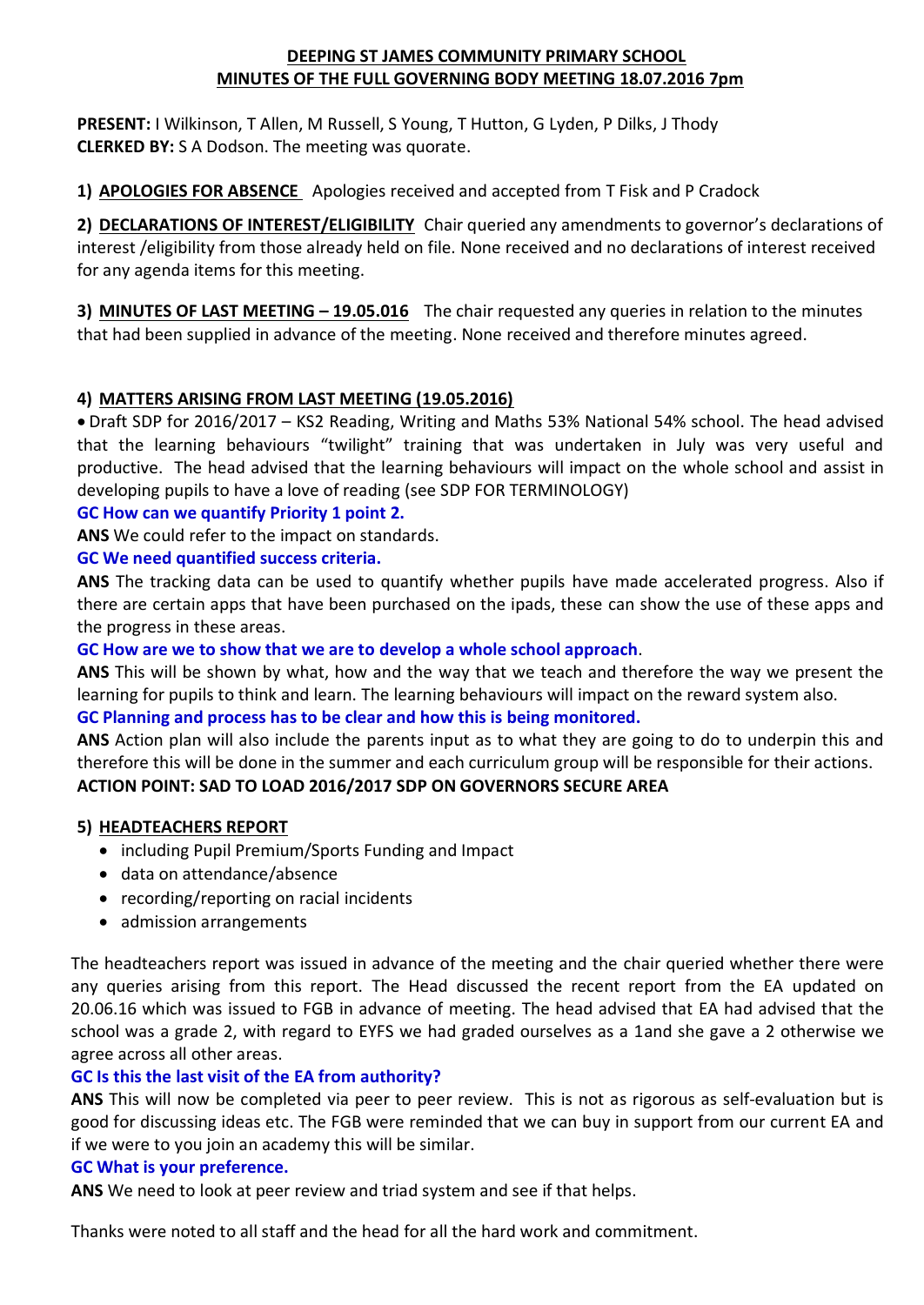### **6) UPDATE ON SDP FOR 2015/2016 AND EVALUATE PROGRESS TOWARDS ACHIEVING TARGETS**

The FGB discussed the fact that the SDP indicated that 80% of KS1 would be achieving standard but it is actually nearer 70%. The FGB were advised that year 1 had a change of staff at Easter. The FGB were advised that attendance had to fall under 2.5% it is 3.1% and this is due to unauthorised hols and is under the national average. The head advised that the authority had not never started prosecuting anyone, but that the school write letters to parents and that we write if we know that a pupil as off ill and ask for reason, if we know they have been on holiday, but if parents are not be convicted by the LA, what are we supposed to do. However, it has made parents think about unauthorised absence.

### **GC Have we authorised any absences?**

**ANS** Yes for funerals and weddings, depending on where and when. The FGB were reminded that authorised absence is only given in extreme circumstances dependent upon need and if the family is in forces etc. and therefore whether the request is reasonable.

The head advised that grant applications have not been investigated until Agresso is sorted out and therefore these will not be investigated as yet. The FGB were advised that the school business manager had had a meeting with Agresso regarding issues/dates etc and she did not come back heartened. The FGB were advised that there has been a slight change of attitude within LCC as they realise they cannot cut off Agresso and end the contract with Serco as they will claim LCC did not do "X, Y, Z" and therefore we are trying to hold them to account and we are asking for dates, but they cannot give these. The FGB were advised that approximately £1.1m is potentially being withheld from payment to Serco for first year of the contract and that 60% of School Business Managers have left schools.

**7) UPDATE ON PROSPECTUS** – The FGB were advised that this was not completely finalised. This has been printed prospectus for issue to prospective parents and uploaded onto the website.

### **8) REPORT FROM CURRICULUM AND STANDARDS COMMITTEE.**

The FGB were advised that the meeting was held just prior to this meeting and that 77% of KS1 pupils had achieved a good level of development which was above national average, but that there are 2 pupils with specific needs. We were moderated this year and the results can be verified by this. The FGB were advised that KS1 tests were more rigorous and that these were teacher's assessments.

### **GC What is national average for KS1**

**ANS** No national standard for KS1.

### **GC KS1 results - does this form any part of the SDP**

**ANS**. Boys vs. girls referred to is a particular year group. This is the first year that end of KS1 hasn't received a point score.

### **GC How they are going to measure progress for KS1**.

The FGB were advised that KS2 tests were very harsh. Progress is being measured for KS2 with the new tracking system.

### **9) REPORT FROM FINANCE, PERSONNEL AND PREMISES COMMITTEE 04.07.16**

The minutes of this meeting were circulated in advance of the meeting and no queries were raised.

### **10)JIMMY D'S UPDATE**

The head advised that they appear to be enjoying their move to the new room and therefore the new space. The FGB were advised that Andrea has been in to monitor provision and the intake looks good for Sept 2016 for pre-school.

### **GC 30 Hours how are they going to fund this**.

**ANS** Parents have to meet criteria and apply, but it is believed that it will be difficult to meet all criteria. **GA Other provision that charge £50 per day will be more out of pocket as government will only fund a proportion of this**.

**11)CIC/LAC ANNUAL REPORT** – The FGB were advised that there was only 1 LAC currently achieving national expectation.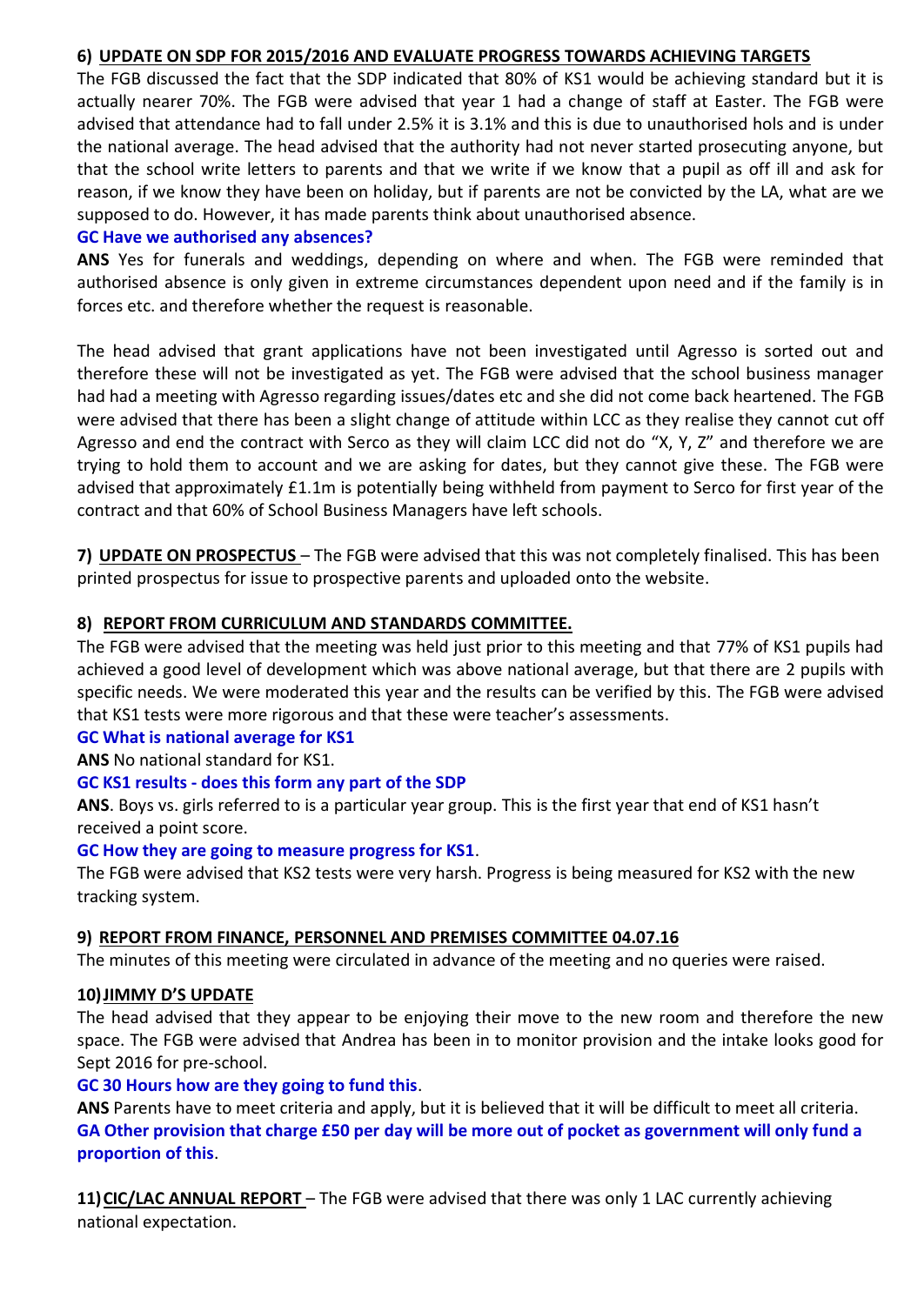# **12)REVIEW ATTENDANCE OF GOVERNORS** – Deferred to next meeting **ACTION POINT SAD: ENSURE AGENDA ITEM FGB 2016/2017**

**13)REVIEW and AGREE STANDING ORDERS FOR FGB 2016/2017** - Circulated in advance of the meeting. These were agreed and adopted for 2016/2017

**14)REVIEW, AGREE AND COMPLETE CODE OF CONDUCT 2016/2017 -** Circulated in advance of the meeting. These were agreed and adopted for 2016/2017

**15)ELECTION OF CHAIR/VICE CHAIR (2016/2017)** – Meeting was deferred to clerk who advised that there was only one nomination for Chair, being Tim Hutton.

Chair – Nominated, seconded & elected as T Hutton for 2016/2017. Meeting deferred from Clerk to Chair. Vice Chair refer to next FGB **ACTION POINT: ENSURE VICE CHAIR APPOINTMENT IS ON FGB 2016/2017 T Fisk arrived 20.39pm**

# **16)APPOINT/AGREE GOVERNOR RESPONSIBILITIES (2016/2017)**

- Link Governor Agreed as Chair/Clerk
- Staff Link Governor Deferred to next FGB
- Appoint SEND/Inclusion and Pupil Premium Governor- Nominated, seconded and elected as J Thody
- Appoint Safeguarding Governor Nominated, seconded and elected as P Cradock
- Appoint E Safety Governor Nominated, seconded and elected as G Lyden
- HTPR Agreed as Tim Hutton, Jim Thody and Paul Cradock

# **17)APPOINT CURRICULUM GROUPS/SUBJECT LEADER GOVERNORS (2016/2017)**

- Curriculum group 1 -
- Curriculum group 2 -
- Curriculum group 3 -

# **18)DISCUSSION ON FOCUS/CONTENT GOVERNORS ACTION PLAN FOR 2016/2017**

- Update on required training for governors After discussion is was agreed that training requirements could be fed from peer review groups.
- Agree rota for chairs of sub-committee meetings To be completed when meeting dates agreed **S Young left 20.47pm**
- Agree rota for attendance of LA Partnership Meetings P Dilks agreed to attend Lincolnshire group partnership meeting and D Knight and G Lyden to attend the PBORO meetings
- Update on peer reviews Chair requested update on these reviews. Majority have either begun or been completed.

# **19)CONFIRM MEETING DATES FOR NEW ACADEMIC YEAR FOR ALL COMMITTEES** –

Deferred to Next Meeting **ACTION POINT SAD: ENSURE AGENDA ITEM FGB 2016/2017**

# **20)IMPACT OF GOVERNANCE**

• Safer Recruitment Training – The Chair requested an update on who had completed Marcelle Russell advised that she is in the process of completing this. The clerk reminded governors that this does not have to be completed in one sitting/session.

• DBS Checks wef 1.9.16 – All governors were reminded that they needed to supply copies of their DBS certificates to the School Business Manager by Thursday 21.07.16 and those that do not have one are to confirm with the SBM and complete the appropriate application.

• Discussions regarding presentation on MAT/LAAT – The FGB were advised that other FGB's are setting up a working group of 3 to 4 governors to investigate and review the options. **GC Do we wait and see what happens with new government.**